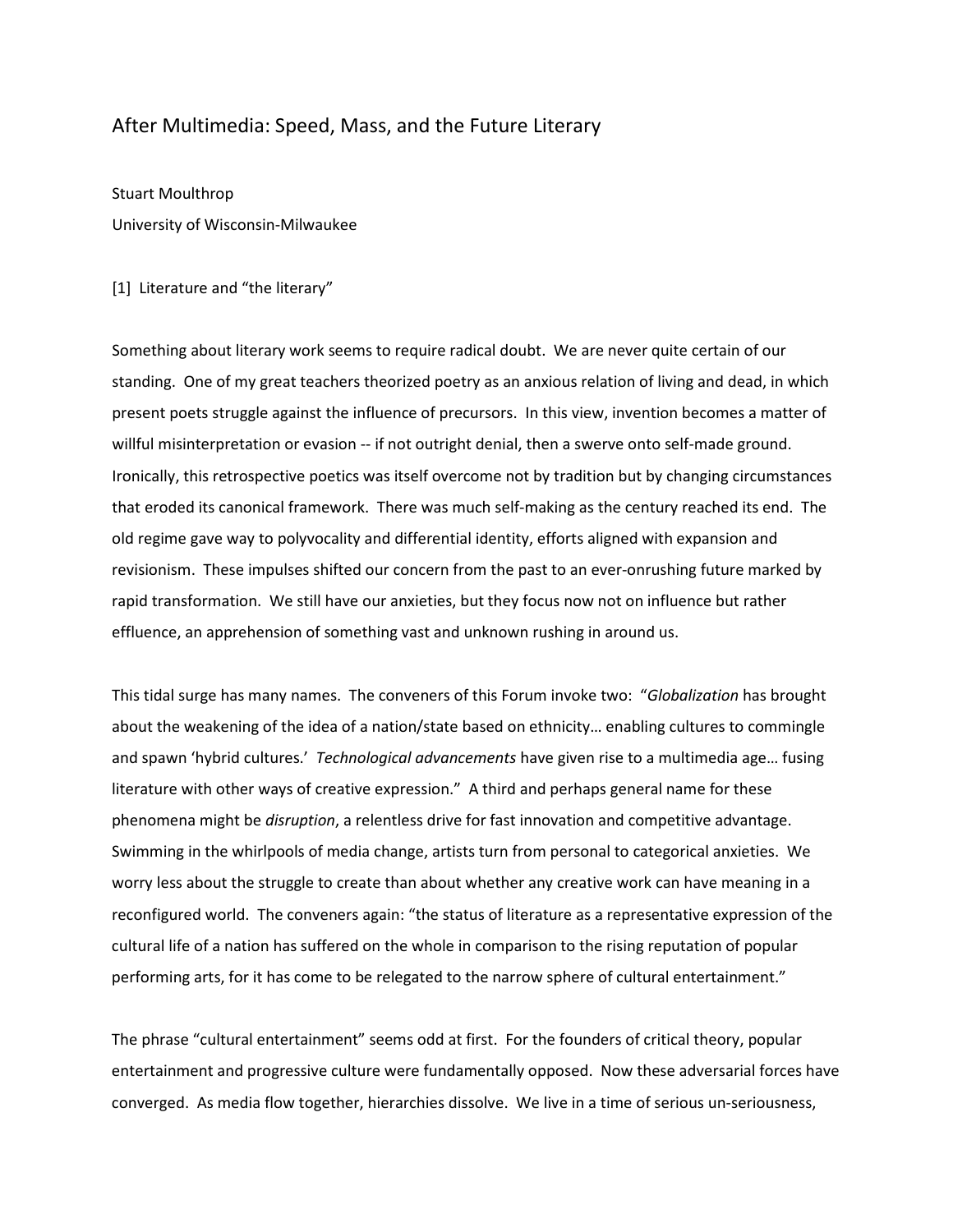where books, newspapers, and broadcast journalism are replaced by comedy shows and social networks. What does culture mean now? Perhaps the upheavals of recent years, revealing an insurgent populism, will force us to distinguish between an older popular culture, based on generalized mass consumption, and more narrowly tribal alternatives. Under such developments, could we begin to see ourselves not simply as post-canonical but also post-cultural?

The term does not seem useful. It is impossible to imagine ourselves anything but culture-making animals, and so probably pointless to invoke any end of culture -- though there is always the possibility of an end that is not terminal, an inflection point where one regime flows into another. Something along these lines has been proposed for literature. In the first decade of the new century, two leading critics, Alan Liu and N. Katherine Hayles, independently speculated on an alternative they called "the literary," or as Liu occasionally says, "the future literary."

"The literary" is an enlarged scheme for verbal art not limited to the conventional printed page, looking toward graphic novels, performed and spoken poetry, various types of "cybertext" (Aarseth), net art, and media forms still to come. The term strikes a compromise between tradition and innovation, an enlargement of boundaries meant to maintain the relevance of criticism. This is a great step forward, but it leaves a trace of anxiety. If nothing else, the term seems grammatically off-balance, pressing an adjectival phrase into service as a noun. For some, "the literary" may imply a verbal phantom limb, inviting a troubling question: the literary *what?*

Perhaps we should just take this uncertainty as challenge. What can we say if we fill in the nominative blank -- the literary what indeed? Withholding specification allows for multiple solutions. One of these strategies is indeed the poetics of "multimedia," of which some of the best examples come from this very city: the Flash compositions of Young-hae Chang Heavy Industries.

#### Go to browser for *Dakota*

An inquiry into the *what* of any future literary might well begin with the celebrated work, *Dakota*. Like most examples of digital art, *Dakota* resists easy summary or encapsulation. As Johanna Drucker says of digital writing generally, we can expect it to be **not just entity but also event**: something we need to experience within a particular occasion (29). That experience may have distinguishable components. In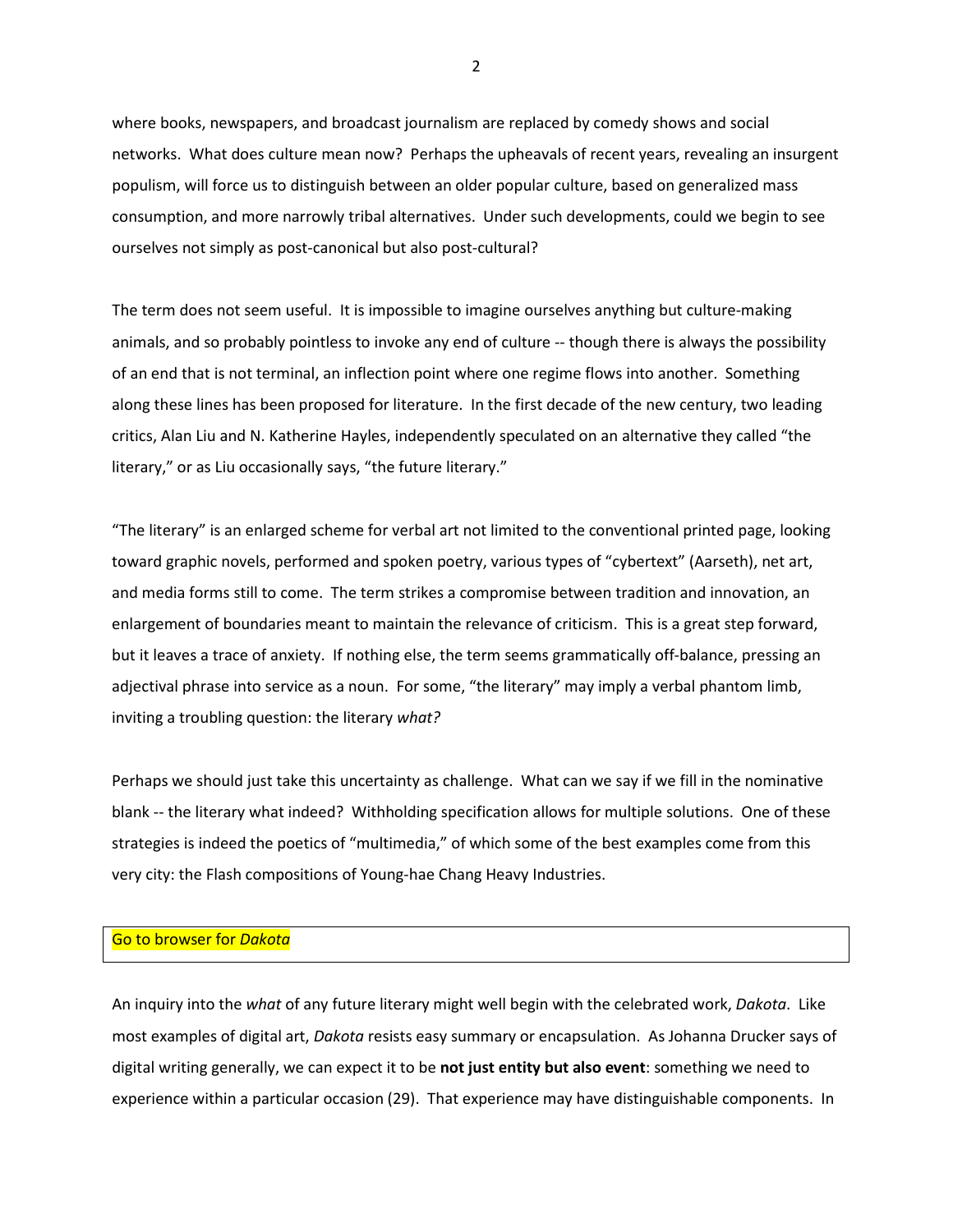*Dakota*, one of these is a 1,021-word narrative poem that opens with a boozy road trip in the U.S. state of South Dakota, ranges through imaginary spaces where Elvis Presley, Marilyn Monroe, and the jazz great Art Blakey all make appearances, coming to rest in turn-of-the-century Seoul. However, this representation overlooks the work's crucial non-verbal aspects.

*Dakota* is notoriously hard to capture on printed pages because it is a kinetic, time-based product, constructed with the multimedia tool Adobe Flash and designed for access via the World Wide Web. Like a film, its reception is intended for a specific performance or runtime. Indeed, the work flaunts this cinematic signature by beginning with a countdown, as if its contents consisted of frames on a reel instead of bytes in a digital record. As the work plays out, the words of its underlying poem appear in fleeting, self-displacing bursts. The frenetic dance of verbal content is coordinated with Blakey's virtuosic drum performance, "Tobi Ilu." In other words, *Dakota* owes as much to music video as it does to confessional poetry.

As a multiply-mediated hybrid, *Dakota* invites various approaches. Though clearly aware of the work's cinematic dimension, the critic Jessica Pressman emphasizes its literary heritage, pursuing a claim by the authors that the work represents a "close reading" of Pound's early *Cantos*. David Ciccoricco, while sensitive to literary possibilities, places greater weight on media effects. He says the work's "radical model of reading and viewing… makes us acutely aware of the function and limitation of our own perceptual apparatus and… unsettles… literary and imaginative experience" (73). As these critics explain it, the work seems deeply ironic. The work is beautiful but also evasive. Its exquisite synchronization ultimately disrupts our expectations. Medium and message converge orthogonally: form serves **dysfunction**. As Pressman notes: "*Dakota* enacts this constitutive fact of digital information; it refuses to remain still onscreen, provoking an awareness of the effects its flickering or flashing has on the way we read" (305).

Digital words (as data) will not be still, and their elusiveness introduces the variable of speed to literary experience. *Dakota* flirts with perceptual speed limits but generally produces a safe ride. Most readers will be able to see every word of the presentation, albeit briefly. However, variables are always changeable, so later works of digital poetry can and do break the speed limit. William Poundstone's 2009 Flash work, *Project for Tachistoscope (Bottomless Pit)*, pushes harder against legibility.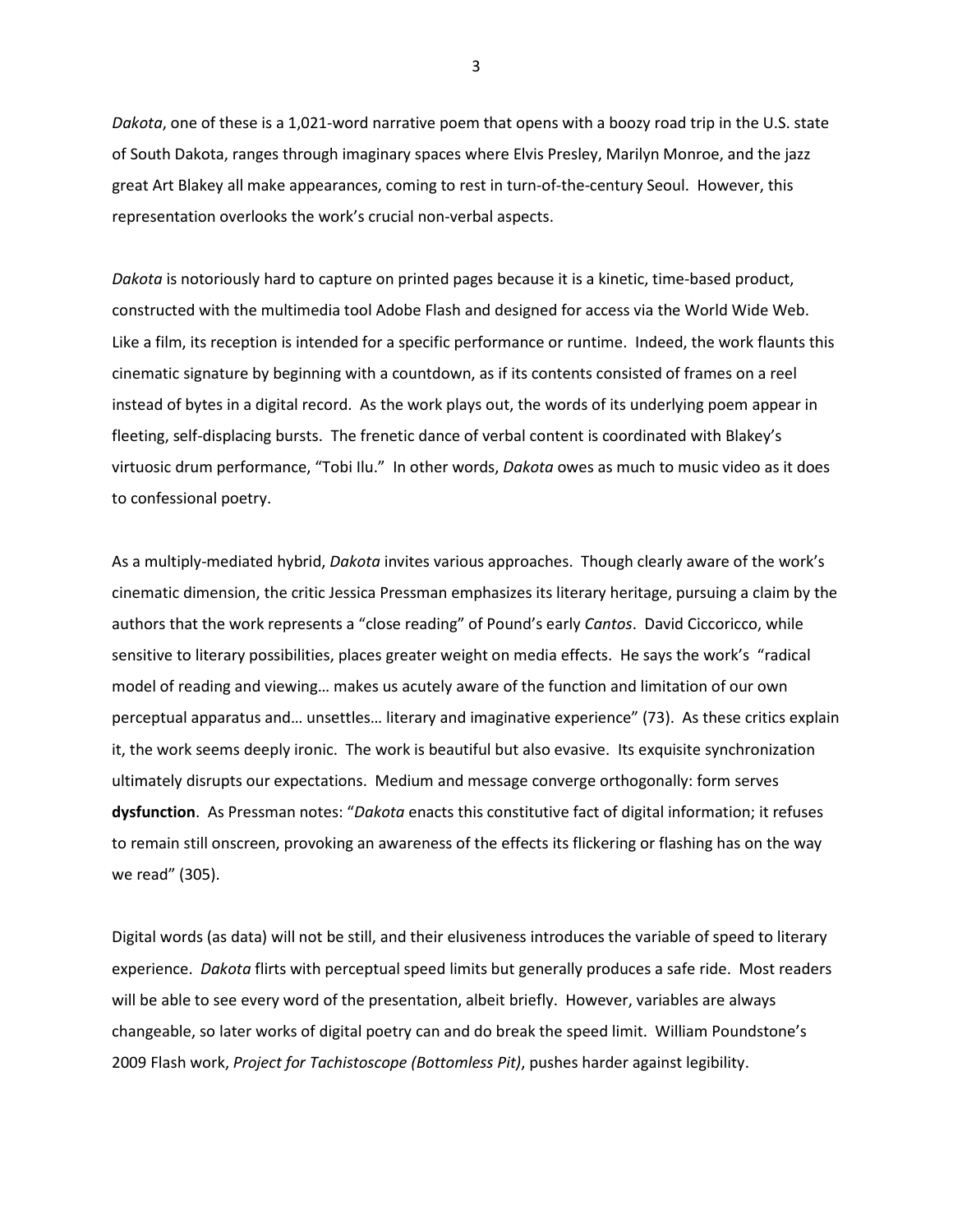### Go to *Tachistoscope* in browser

A tachistoscope is a scientific instrument used to investigate visual perception by presenting an image for extremely brief intervals, potentially far smaller than the 1/24 of a second used in cinema. By the end of the first decade of the new century, hardware and software permitted multimedia artists to emulate such devices, calibrating effects in milliseconds. Poundstone moves beyond the range of conventional, screen-based presentation, designing some of his words to teeter on the threshold of awareness.

Why would anyone do such a thing? Can a work of more-or-less-invisible writing be included in even the most generous definition of "the literary?" If we confine ourselves to the framework of "multimedia," perhaps it cannot. That term implicitly assumes that the goal of art is still to communicate some *content*. Even though multiply overlaid, media may be expected to pass intelligible messages. However, as Kenneth Goldsmith has argued, literature seems to have moved on these days "from content to context." *Context* has many dimensions: social, economic, political, and these days also technical. Poundstone's acceleration invades this last dimension, ultimately interrogating the reading machine and its software more intensely even than does *Dakota*.

As both *Dakota* and *Project* demonstrate, computers are extremely fast adding machines. Our use of such tools has cultural impact because we can attach their calculating capacity to signifying processes, from alphanumeric display to 3-D simulation. In fact, computational speed can be harnessed not simply for presentation but ultimately for composition, as we will shortly see. From the speed or rhythms of multimedia, we turn to something different: the conversion of speed into mass.

#### [3] Mass

Commenting recently on the "subject of electronic literature," the critic Sandy Baldwin confronts effects of this change. In early days, when we were largely concerned with self-contained projects like *Dakota*, digital writing could be approached through relatively rare instances of innovation. The tools were new: Adobe Flash was about five years old when Chang and Voge produced *Dakota*. But in the decade and a half that followed, digital encoding and circulation have become the norm for writing. In place of Flash movies and self-contained hypertexts, we now face the productions of dynamic and social media.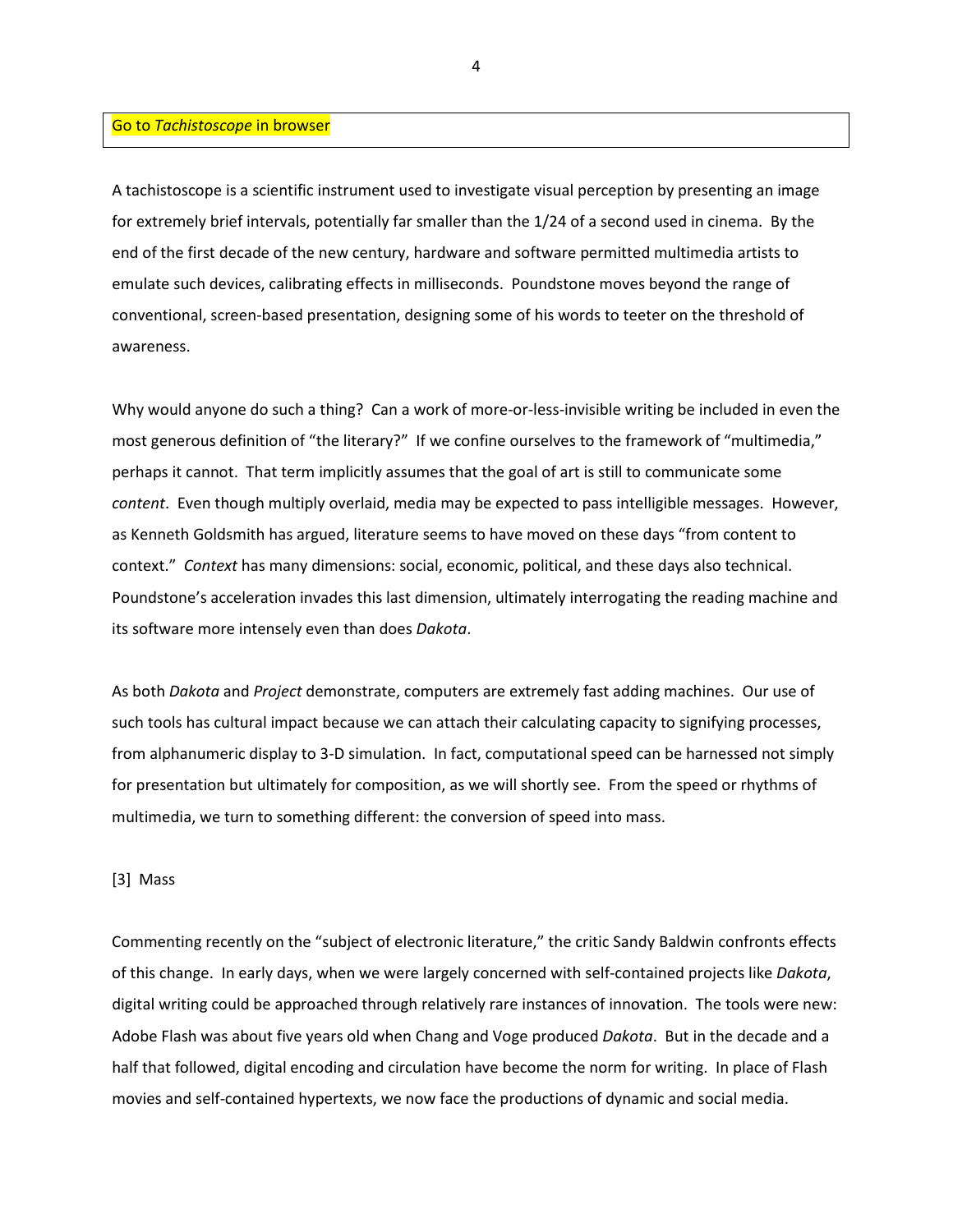Through platforms like Twitter and Instagram, a vast number of people have become engaged in fragmentary, disruptive composition. "Cultural entertainment" finds itself in a very different context. Baldwin declares:

### Back to Powerpoint for quote

You do not read writing; you cannot take in the mass of texts in the world. You cannot take it. The writings exceed you, they overwhelm you, and they bury you. You might write this text, or write that text, but you know nothing of writing, nothing of writing itself. No, our entire species is devoted to producing greater and greater explosive spasms of overwhelming printed matter. Is this not the network? Is this not the web? Not texts, not writing to be read, but writing as massed marked detritus.

Here is anxiety of effluence at its most intense. No doubt writing *en masse* as always defied comprehension – one imagines an ancient Sumerian scandalized by the profusion of clay tablets -- but the mass effect of today's digital networks suggests a phase transition. To understand the full import of this change, we need to pay particular attention to the final phrase in Baldwin's complaint: "**massed marked detritus**." Both adjectives are important, and as we will see, they are also related. The *marking* of digital writing may matter every bit as much as the mass.

If *Dakota* epitomizes a moment of hybrid possibility, we may set in contrast to it a different case of literary production. This is *Issue 1*, Stephen McLaughlin and Jim Carpenter's audacious intervention in contemporary poetry. The work is an electronic book, distributed over the Internet in the fall of 2008, consisting of 3,164 free-verse poems, each attributed to an actual writer. On first presentation *Issue 1* appears to be an enormously comprehensive anthology of recent writing, which it is – sort of. At any point of entry the work seems quite conventional. Here is one selection:

### Next slide in Powerpoint

### **Scarlet words and mangy litanies**

There is time for the surprised nature… Out of their unsteady hand they dreams of someone, hearing, and out of their vein nature coming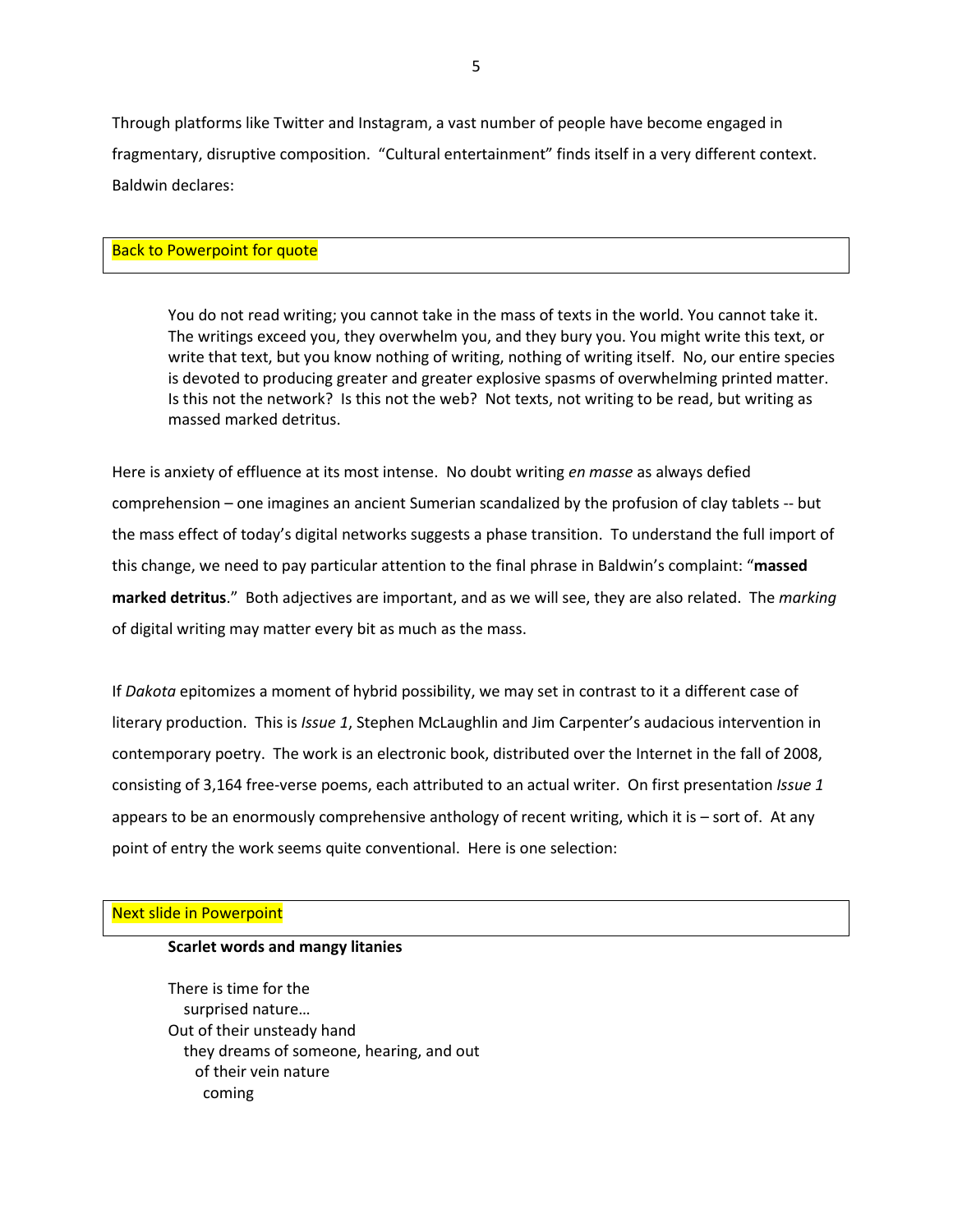Whenever in late autumn they disrupt me Since they interrupt me in the morning Until they interrupt me Because they disrupt me Those are black Those are horned That which known to a mangy gourd bitterly comes, is unsteady and scarlet

…

#### Donna Kuhn

This would appear to be a lyrical or meditative poem. It has generally short lines of variable length, a suggestive pattern of indentation, and what seems to be an attribution to the poet and art critic Donna Kuhn. We might thus offer a reading, noticing the string of rootless pronouns, an undefined series of *they* and *those*. We might pause on the curiously symmetrical cluster of repetitions: "disrupt… interrupt… interrupt… disrupt," in lines 10-13. We could wonder about the phrase "they dreams" in line 6. Is this a deliberate solecism meant to deconstruct grammar, or a typographic error suggesting editorial slackness? In sum, we might describe "Scarlet words and mangy litanies" as a poem of resolute mysteriousness made from a language artfully disrupted. In this gloss I am an undergraduate English major again – though arguably even more foolish now, because this interpretation is in fact worthless. I have assumed that "Scarlet words and mangy litanies" was written by a human being. It was not, at least not in the ordinary way – and the woman apparently named as author was not involved.

Like every other item in *Issue 1*, this text exploits a certain linguistic trick. The final line of the composition is not "and scarlet," but "Donna Kuhn." What looks like an author attribution stands not paratextually outside, but within the poem. The name is an impudent apostrophe – a shameless, unsolicited invocation. *Issue 1* is a grand prank. The 3,164 poems were not composed by the people whose names appear in their final lines, but by a computer program, a notably good free-verse generator. In this respect *Issue 1* reflects both of Baldwin's critical terms. It is **massive**, certainly, harnessing the speed of computation to produce thousands of compositions; but it is also crucially *marked*, in this case with fictional attributions.

Reception of *Issue 1* has been mixed. Goldsmith celebrates the work, praising its challenge to "notions of authorship, publishing, and distribution." On the other hand, the poet and critic Ron Silliman, who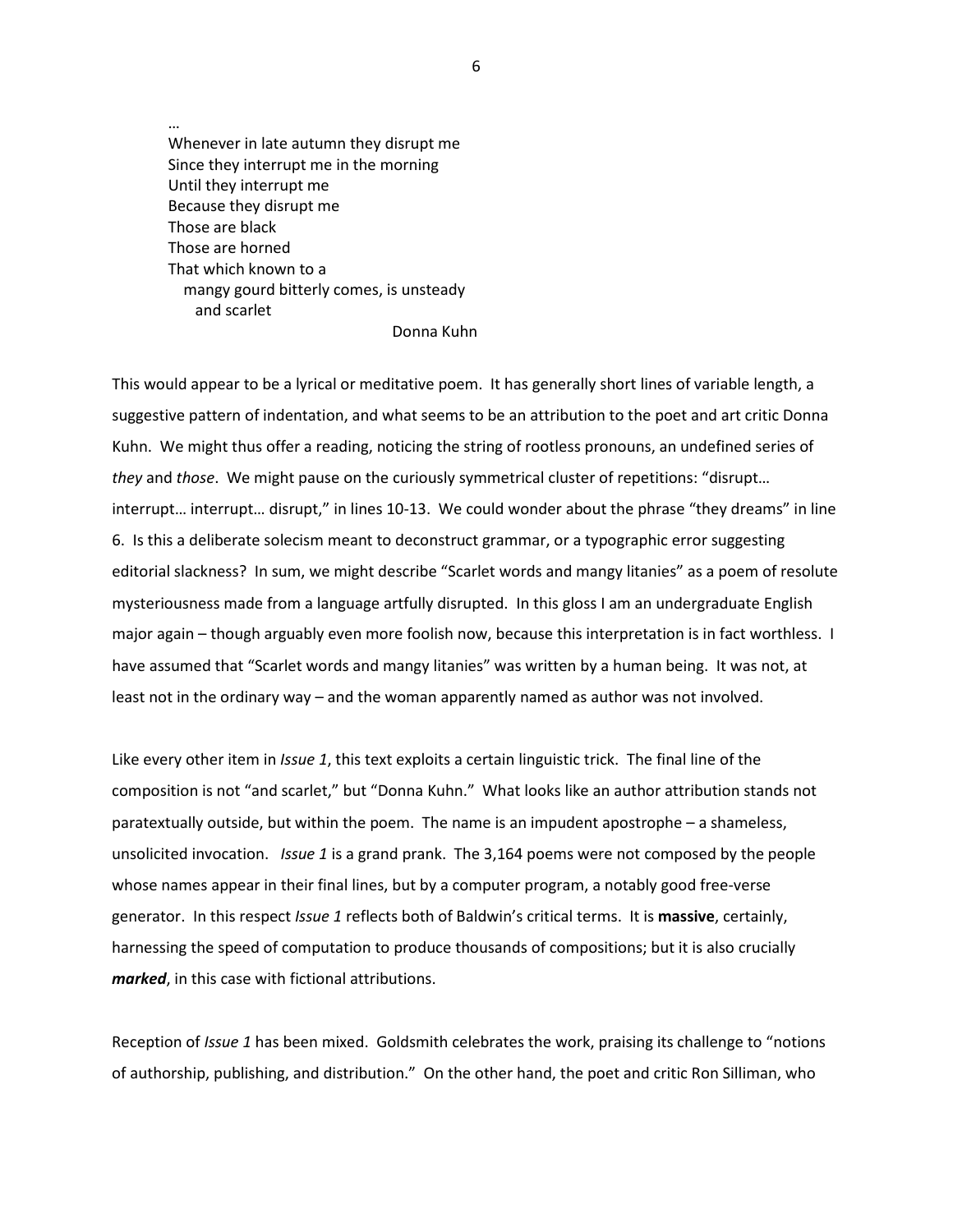like Goldsmith is also named in the prank, accused the authors of "vandalism," with darks hints about legal action*.*

If we are generous, we might side with Goldsmith. Maybe all those apostrophes can be read as homage: *Dear Donna Kuhn, this poem's for you.* Content aside, if one's inner English major becomes the butt of the joke, one's digital humanist would love to look at the generating code. Algorithm is the latest object of critical desire.

To engage in this way, however, risks neglecting the practical side of *Issue 1*'s joke. Clever code is a thing of beauty, but *Issue 1* is not purely aesthetic. The work does more than convert computational speed into verbal mass. That mass carries with it a quantum of polemical energy: the work is also a weapon of class disruption. The work strongly suggests that Foucault's "author-function" can now be automated (Foucault). Perversely hyperabundant, *Issue 1* is also an emptying-out. It is hard to see how one might proceed from its foundation. While there certainly could be an *Issue 2* – algorithms are always repeatable – what would be the point? Unlike industrial production, poetry seems unlikely to survive automation even in the short run. *Issue 1* might as well be *Issue Ω*.

What does one say after the last word? For some, eruptions like *Issue 1* may induce a desire for separation. Has the "detritus" of digital writing reached, for creative purposes at least, a point of diminishing returns? Might it be better to withdraw from "the literary" and return to "literature proper," to take up again a regime of words that keep still, and poems with actual authors?

Some will opt for withdrawal, though the choice may not be as absolute as it seems. Another of my great teachers, Michael Joyce, did much in the 1980s and 1990s to define electronic literature as we know it, with works of hypertext fiction including *afternoon* (1987), *Twilight: A Symphony* (1994), and "Twelve Blue" (1997). Yet at the turn of the century he amicably separated from the movement. Joyce's reasons were complex, including in part a judgment that multi-mediation was not as important for him as it might be for others. He went back to writing for the printed page, in 2007 publishing an intriguing work called *Was: annales nomadiques*, subtitled "a novel of internet."

*Was* is a footloose, polyglot series of vignettes, a radically experimental fiction that might be mistaken for an impressionistic notebook if not for its subtly sustained theme of "refugee consciousness" (14).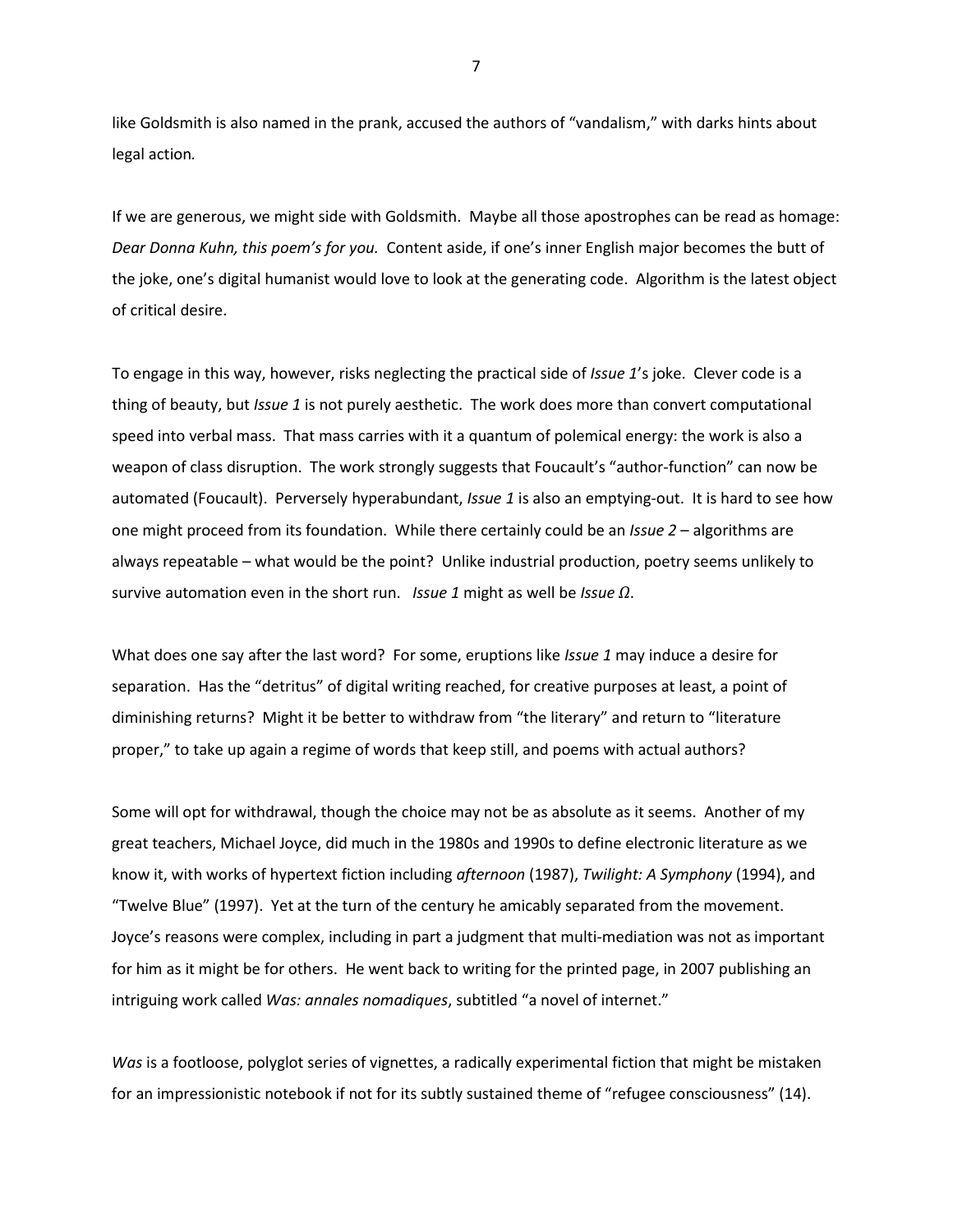Indeed, this cosmopolitan dance-around-the-planet, touching every continent including Antarctica, answers Baldwin's anxieties about globalized digital culture. One of Joyce's characters worries that we have "lost the epic sensibility but not its scope" (37); though the novel suggest we have instead found our way to a new sensibility within the scope of the World Wide Web. *Was* raises the possibility that an artist may be "of internet" without going insane, and that there are still important uses for the human voice even as the machines tune up around us. To further explore this possibility, I turn to a text where the intersection of voice and technology plays out with particular poignancy.

# [4] Not the future

If we take the name of Donna Kuhn not gratuitously but as starting point for a network search, we may find our way to her weblog, Digital Aardvarks. On December 10, 2016, Kuhn posted there a deeply personal poem. Read at a certain slant, this text may tell us one (literally) final truth about art under digital mediation: what happens when being "of internet" collides with that disengagement from futurity to which we all must come.

Titled "THE LAST PARADE (for spencer)," Kuhn's verses appear below a digital graphic credited to the artist Spencer Selby (Kuhn). Kuhn identifies the work as "cut-up email correspondence" -- like many poets these days, she embraces possibilities of digital media. Here is the poem she has, presumably, woven from archives of electronic mail, perhaps from exchanges with the person to whom it is dedicated:

# Next slide in Powerpoint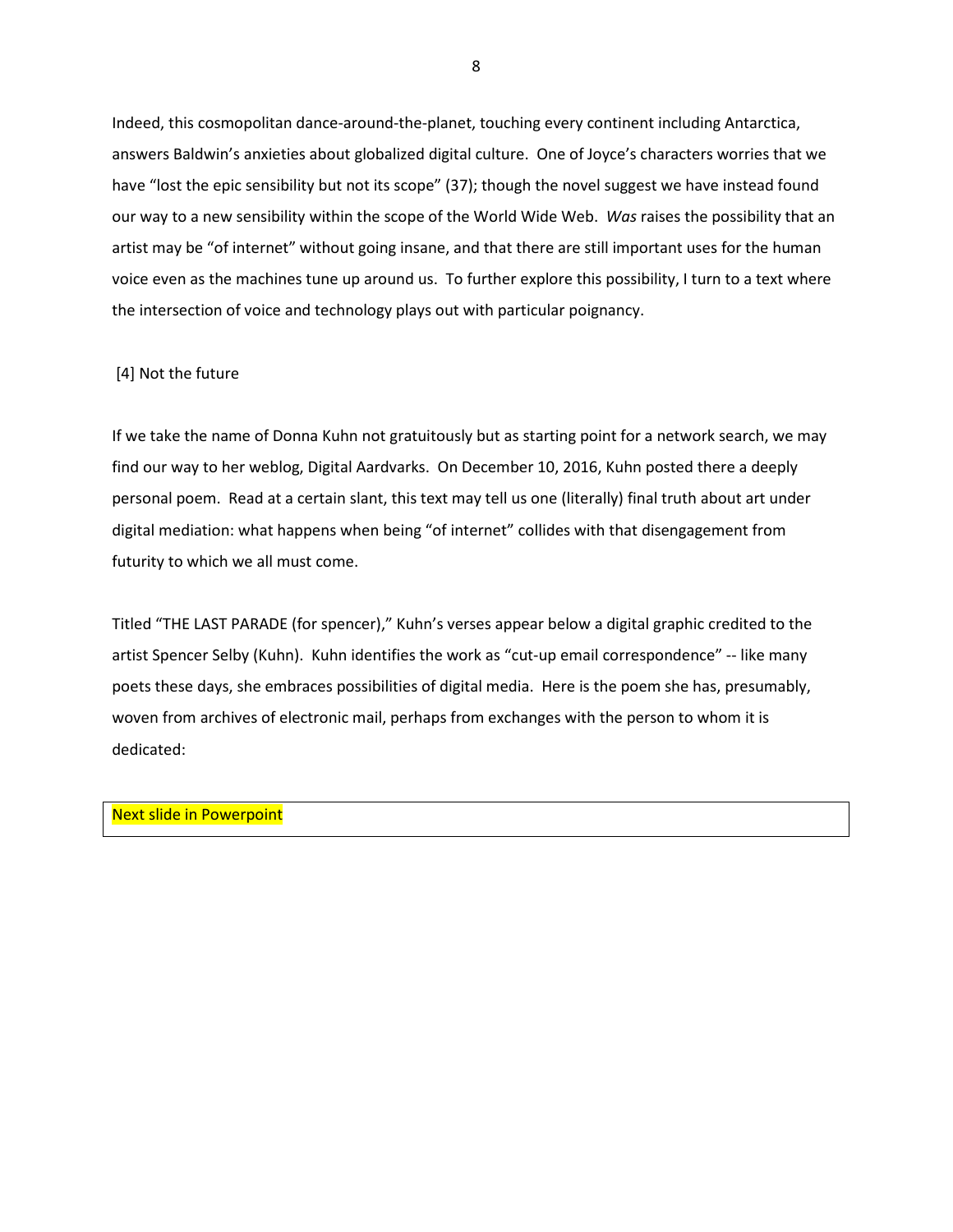*THE LAST PARADE (for spencer)* 

i am worse inside than the last parade i am not documentation i am a mistake

anxiety bladder, he actually takes my world u are down a shadow; winter breaks bullshit my fear is amazing to itself…

the colonoscopy was scared baby clinic, shrink sleep all art is ovarian cannabis…

my diary sleeps at the fear clinic my rational juicer is overreacting church stress…

i am failure, dying of ideas breast wimp, ukraine science i am objectively happy…

generic ham, know your soup likes the system the x-rays were crazy, i'm done with way anymore big bad wednesday

i'm just not the future.

If we can only wonder fruitlessly about pronoun reference in *Issue 1*, here we can make a firmer assumption. The "i" in some or all these phrases appears to be someone confronting serious illness: "I am worse inside than the last parade." Though this impression seems inescapable (perhaps in the terrible way of a diagnosis), we come to it indirectly. The words are after all cut up and reassembled. Their new arrangement hints at an unseen original even as it withholds that text. We must piece out the tesserae, which both brings us closer to the mortal predicament yet reminds us we are outside the immediate frame of address.

The picture the fragments form is sorrowful. This is a death-facing poem. We could not be further from the context of *Issue 1*, where negation is applied as displacement (stealing names) rather than extinction. Setting aside its other virtues, *Issue 1* is not an especially humane work -- or its humanity is complicated. We admire the clever robotics of its output, and anything else we find amounts to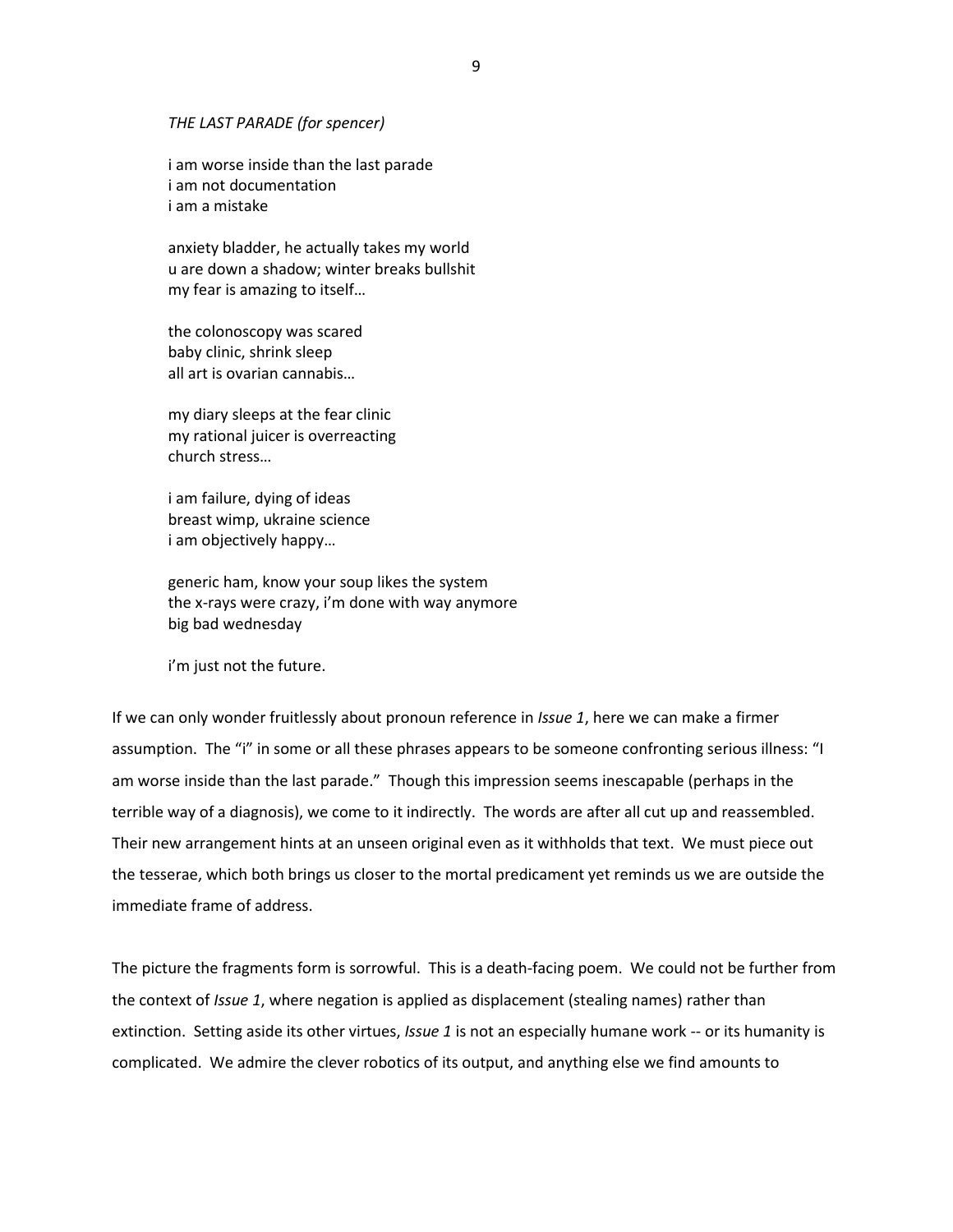projection. In "THE LAST PARADE," though, we are back in Allen Ginsberg's "total animal soup of time," confronted with friendship and sorrow and actual loss. If we project anything, it must be empathy.

This would be a hard poem in any season, especially if one has experience of long and painful endings. It seems especially bitter at the end of 2016, with its crises of leadership here and abroad, including Brexit, and the U.S. electoral disaster. Taken in this context, "THE LAST PARADE" asserts the cruelty of dying during dark times, cut off from the arc of history before it bends another way. Walter Benjamin observed that a man who dies at the age of 35 is at all moments a man who dies at 35; yet no one knows his fate from the outset. Benjamin died not knowing the Nazis would be defeated and his continent redeemed. No endings are happy, but some are especially sad. The voice in Kuhn's poem says, "i'm just not the future," sounding that bell that tolls for all of us. When we are graced with futurity, the gift is temporary and precarious. At some point we all must disengage.

Yet Kuhn's poem also contains this line: "i am objectively happy." What are these words doing in this dark meditation? They express resignation, perhaps, or the last step in Kubler-Ross's familiar march. The sentence seems curiously placed, eight lines before the final resignation. Given the general tenor of sickness and suffering, not even the most dedicated optimist could read it as a turn toward transcendence. It lands, after all, at the end of a triplet with references to failure, the menaced nation of Ukraine, and (most likely) cancer. Probably the remark suggests palliation -- if not the marijuana or morphine, then the consolation of philosophy. However, if we can explicate this assertion of happiness, we cannot explain it away. After all, Kuhn could have cut the phrase while she was dicing up her correspondence, but she – human being, not algorithm – decided otherwise. "THE LAST PARADE" thus leaves us with a question: how can a person be "objectively happy" if he or she is "not the future?"

Thus we come to another important difference between *Issue 1* and Donna Kuhn's blog poem. At least until software is granted personhood, we can interpret digitally generated text any way we like. Such things are not statements but occasions, less entity than event. In reading "THE LAST PARADE," however, any attempt to generalize grates against the poem's immediate context of personal loss. Especially given the currency of the writing, it seems incumbent to apologize before attempting a slantwise reading. What follows is inescapably insensitive to someone's real suffering.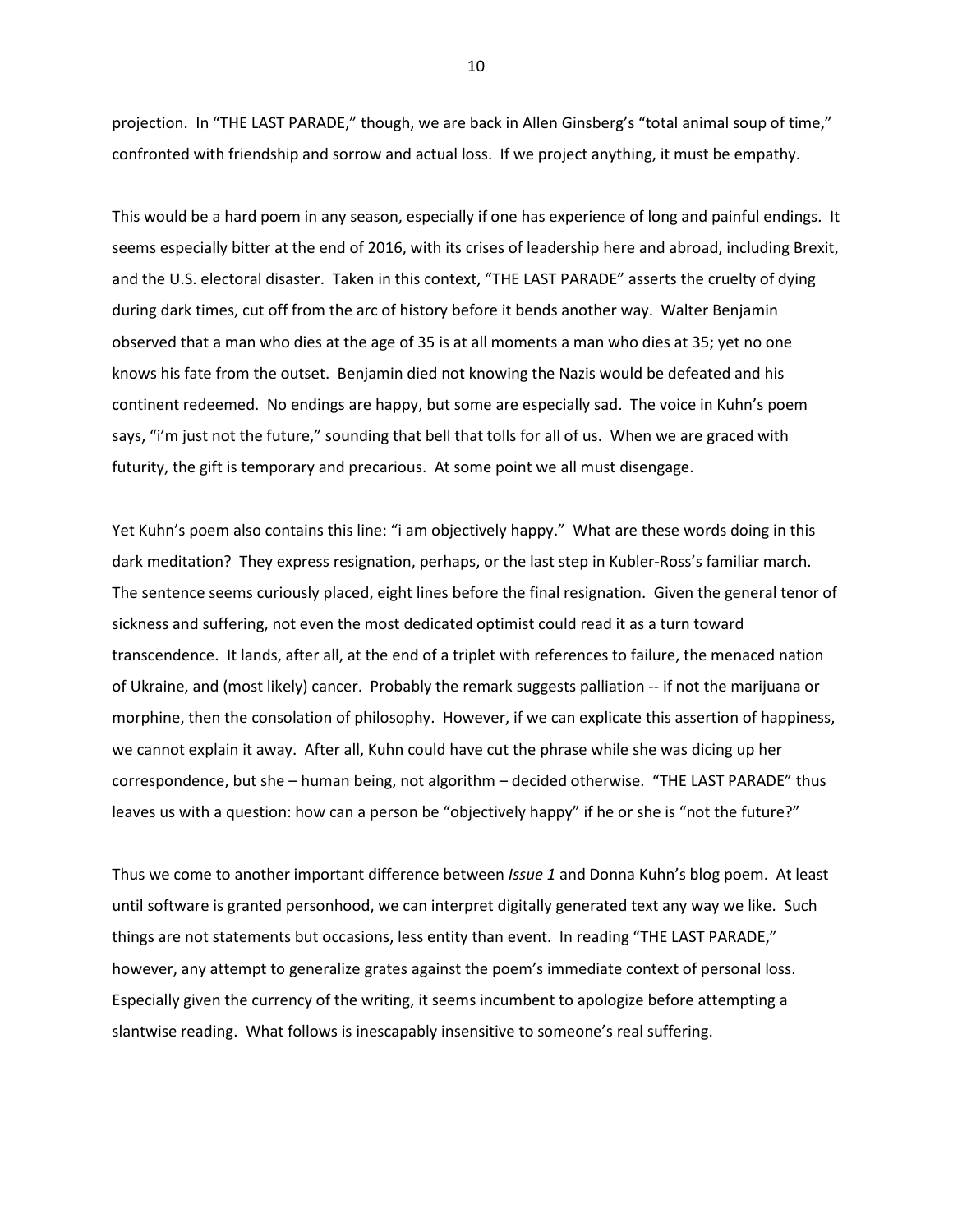And yet here the poem is, "of internet," digitally derived and part of the networked mass of expression, Baldwin's terrible detritus. A blog is personal but not private. So it might be possible (though inevitably callous) to set the trenchant meaning of Kuhn's poem in a wider frame. As distant readers, our loss is not (yet) personal. I know almost nothing about Donna Kuhn or Spencer Selby. Their email was not addressed to me. The sorrow it contains is not mine or ours directly; yet it resonates with other losses. Eventually we will all suffer that severing from futurity as biological fact. For the moment some of us feel it figuratively, as a matter of imaginative dis-investment. All deaths diminish us, but all the more, perhaps, when they fall in rotten times.

The rot has lately grown acute.

# Go to "Resistance" prototype

Some who once looked forward to humane possibilities for media change can no longer do so with enthusiasm. We may ask how we can happily live in a world whose trend lines we reject. We consider unplugging, switching off our devices. There are tweets we cannot bring ourselves to read, or which read, move us to rage. To a large extent, digital writing now seems to serve a regime where libel and fraud become the new normal. How can we remain committed to what we once called the future (literary or otherwise) if we know it's just not us?

And yet we still write and we still read. The way forward can be found simply by seeking; or in this case, by searching. The one digital difference that may suggest redemptive possibility may be (ironically) the point at which writing disrupts itself – when, through the indexical power of digital memory, it points to something else. In studying cybernetic texts we speak of "traversal functions," operations that turn the potentialities of code or design into expression. In a way, the logic of traversal applies to conventional texts as well, to poems and essays that spring directly from our brains without mechanical intervention. This essay is itself an excursion, a series of moves from point to point. It began as a set of traversals.

I came upon the prank Kuhn poem in *Issue 1* by searching that text for the word "disrupt." The poem is the only one in which that word occurs as such. From there, via Google search on Donna Kuhn's borrowed name, I arrived at her blog and "THE LAST PARADE." If context has not displaced content – a point Kuhn's poem movingly contradicts – it has perhaps come onto equal footing. Context manifests as